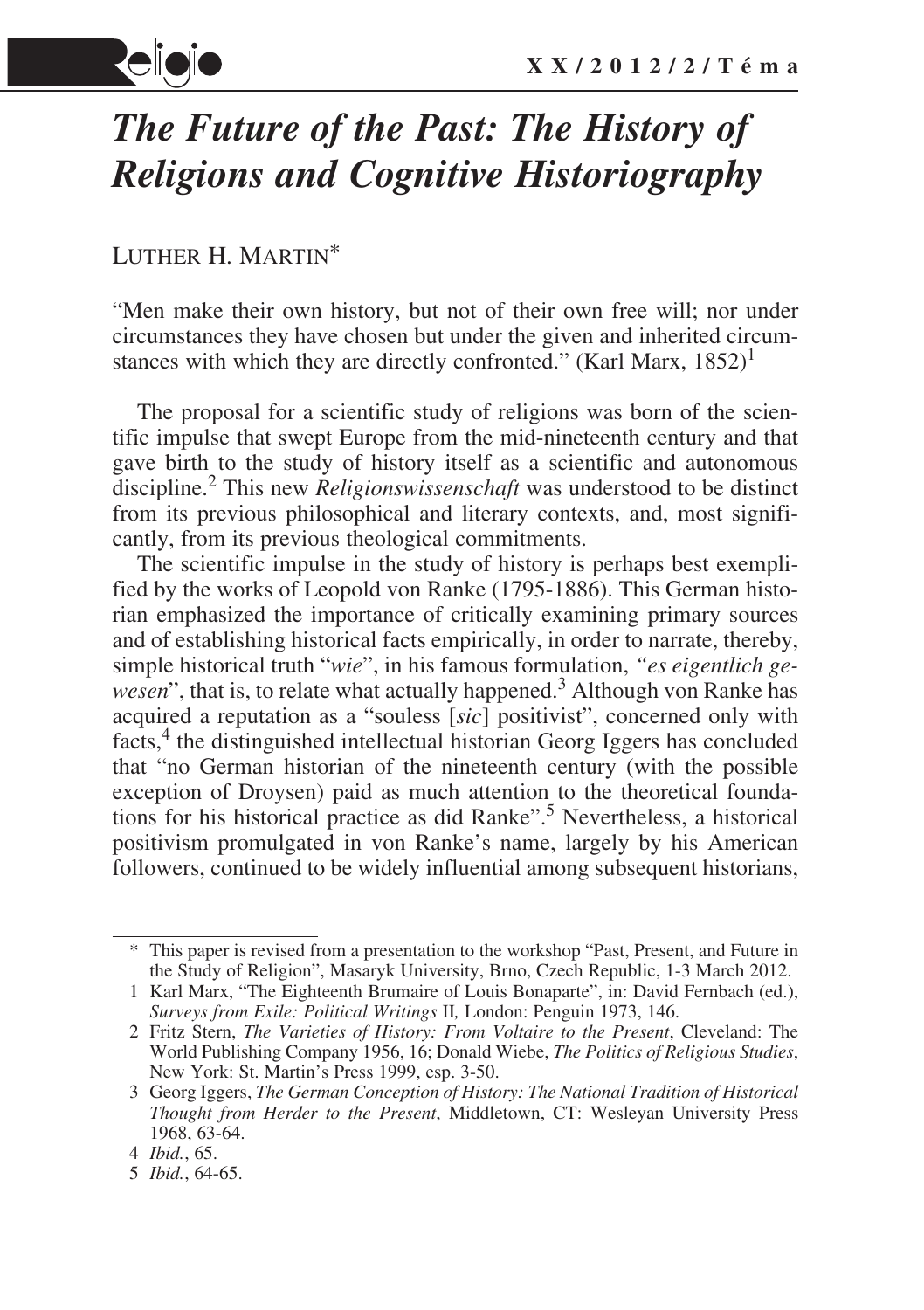including historians of religion, if generally unacknowledged by them.<sup>6</sup> These historians essentially consider that once the historical evidence is all in, it will speak for itself.

The new scientific study of religion is often associated with, and certainly is exemplified by, the work of von Ranke's near contemporary, Max Müller (1823-1900). His edited translations of the *Sacred Books of the East*, continued after his death, made a large number of primary sources from Asian traditions available for the first time to Western scholars.<sup>7</sup> His critical approach to these texts, and that of his contemporaries, was comparative and historical, modeled on the scientific philology of the time. However, the new *Religionswissenschaft* soon took a decidedly anti-empirical, even anti-scientific, turn.<sup>8</sup>

Increasingly, historians of religion rejected scientific studies of religion as positivistic and reductionist and turned, rather, to various inflections of *Verstehen*, an approach to historiography, associated with the work of Max Weber that seeks an empathetic understanding of historical subjects rather than treating them as empirical data.<sup>9</sup> Influenced by German romanticism and ignoring Weber's own commitment and his major contributions to historiography, historians such as J. G. Droysen, W. Dilthey, and R. G. Collingwood came to embrace *verständnisvoll* hermeneutical methods. Subsequently, historians of religion abandoned historical methods altogether and the study of religion became associated with an ahistorical approach in which "history of religions" became a synonym for assembling a phenomenological corpus of truncated and decontextualized cultural data, the temporality of which was disregarded in favor of claims to their being manifestations of a *sui generis* sacrality, e.g., by members of the "history of religions" school associated with the influential work of Mircea Eliade, especially during the 1960s and 1970. This "humanistic" turn, then, allowed for a return of theological, or crypto-theological, agendas, however furtive, to the study of religion, a return, as it were, to its early nineteenth century pre-scientific predisposition.

A subsequent postmodernist vogue in religious studies revived a kind of pseudo-historicism that emphasized the socio-historical construction of cultural particulars. Despite its abstruse pseudo-philosophical façade, however, the postmodernist emphasis on cultural relativism is simply a naïve reminiscence of the constructionist views of nineteenth-century his-

<sup>6</sup> *Ibid.*

<sup>7</sup> Friedrich Max Müller (ed.), *The Sacred Books of the East* I-L, Oxford: Clarendon Press 1879-1910.

<sup>8</sup> D. Wiebe, *The Politics of Religious Studies…*, 141-162.

<sup>9</sup> Guy Oakes, "The Verstehen Thesis and the Foundations of Max Weber's Methodology", *History and Theory* 16/1, 1977, 11-29.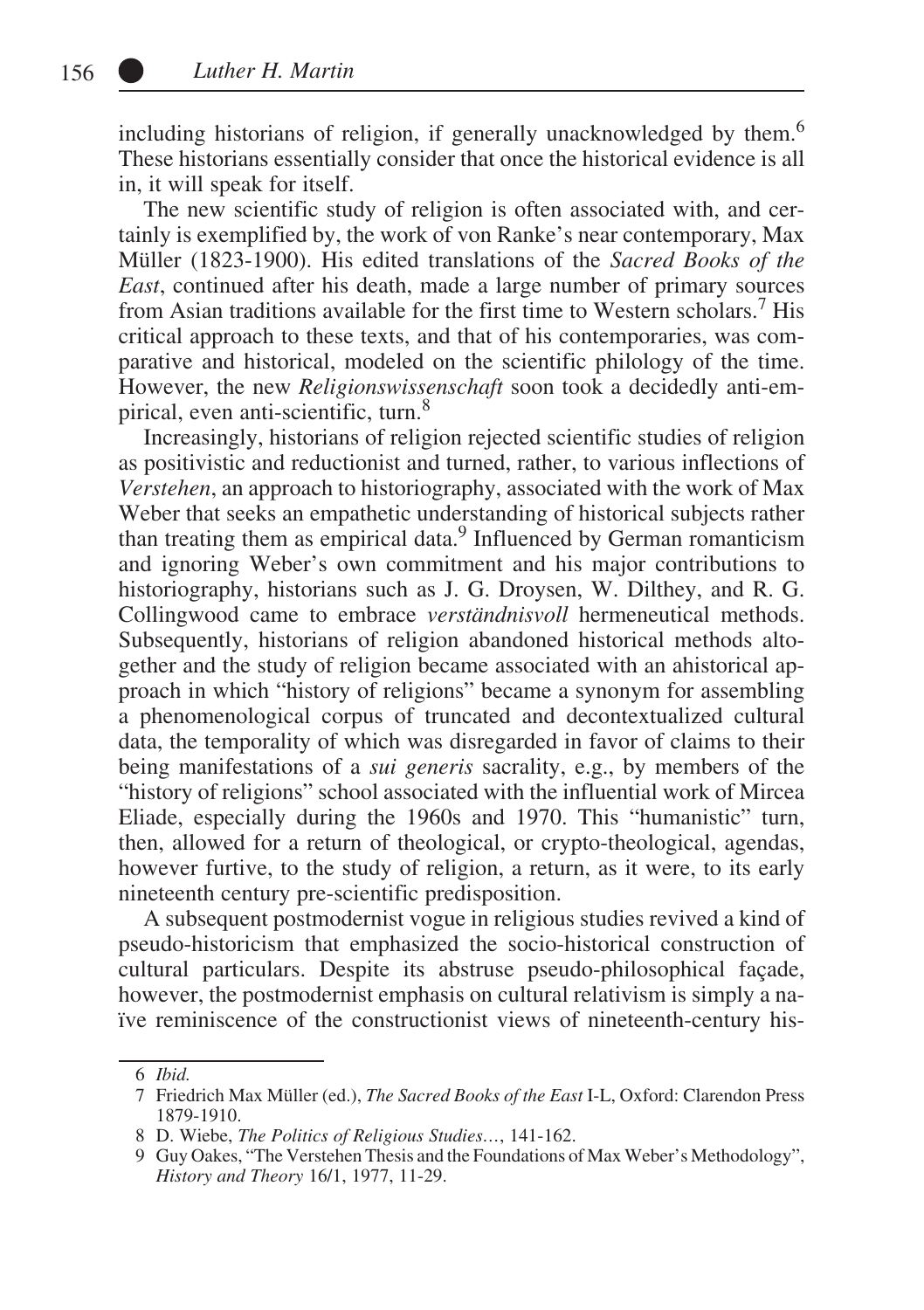toricism.10 However, their historicist views neglect the historicity of primary sources and are informed, rather, by an anti-theory, anti-science ideology that provided legitimation for many in the academy to pursue religious interests in the academic study of religion.

Given this somewhat desultory view of the history of religions, what might the future hold for such study? I maintain at the outset that the history of religions must regain its core defining characteristic as *history.*

## **Historiographical cognition**

Historiographical thinking seems to be an aspiration of all human beings. In the concise formulation of the second-century Valentinian Theodotus (as reported by Clement of Alexandria), salvific knowledge consists of knowing "who we are, what we have become, where we have been, and where we are going" (Clem. Alex. *Ex. Theodoto* 78.2) – a historicizing formulation repeated at the end of the nineteenth century by Paul Gauguin on one of his most famous paintings (*D'où Venons Nous / Que Sommes Nous / Où Allons Nous* [1897/1898]). Writing in 1932, the American historian Carl Becker argued that it is the *memory* of what we have said and done that is the "fundamental thing which enables  $\dots$  [us] to have  $\dots$  a history".<sup>11</sup> This ordinary mnemonic proclivity for producing our history is, in the conclusion of historian Sam Wineburg, simply "our psychological condition at rest, a way of thinking that requires little effort and [that] comes quite naturally".12 The mind of Everyman, in other words, seems to be characterized by historiographical cognition, whether that history has an actual or a mythical quality.

According to the title of Giles Fauconnier's and Mark Turner's study of conceptual blending,<sup>13</sup> Everyman thinks with narratives. The literary scholar Jonathan Gottschall argues that this human facility for narrative is an evolutionary-based strategy that allows for an imaginative exploration of complex

<sup>10</sup> As with Postmodernism, Georg Iggers notes that eighteenth-century German historicism was a reaction against Enlightenment thought, and like Postmodernism, it views, in Iggers' summary, "all social reality as a historical stream where no two instances are comparable and which assumes that the value standards and logical categories, too, are totally immersed in the stream of history" (G. Iggers, *The German Conception of History…*, 30).

<sup>11</sup> Carl L. Becker, "Everyman His Own Historian", *American Historical Review* 37/2, 1932, 221-236; cited here from Robin W. Winks (ed.), *The Historian as Detective: Essays on Evidence*, New York: Harper and Row 1969, 10-11.

<sup>12</sup> Sam Wineburg, *Historical Thinking and Other Unnatural Acts: Charting the Future of Teaching the Past*, Philadelphia: Temple University Press 2001, 19.

<sup>13</sup> Gilles Fauconnier – Mark Turner, *The Way We Think: Conceptual Blending and the Mind's Hidden Complexities*, New York: Basic Books 2002.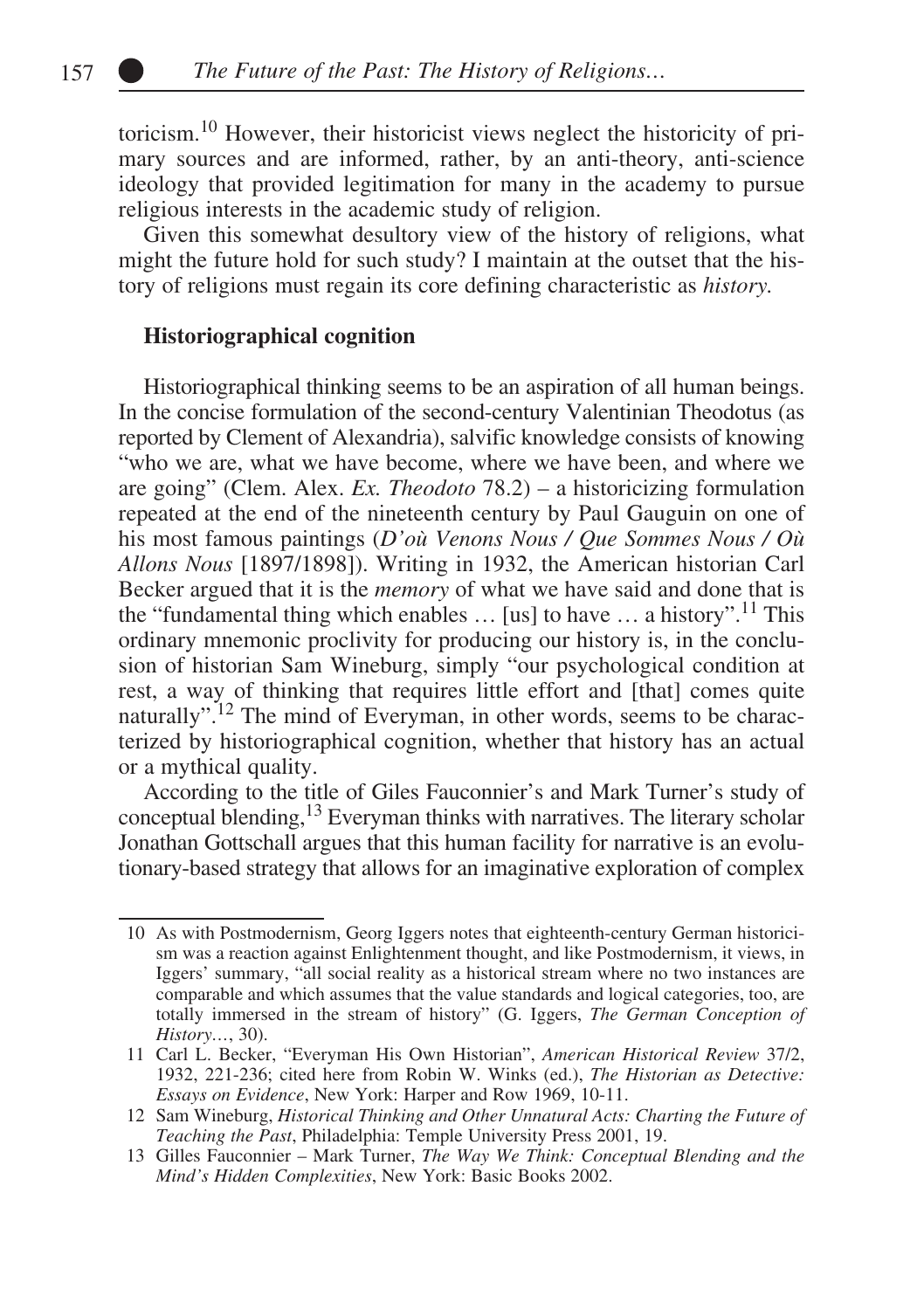social relationships while avoiding the ambiguities of social realities.<sup>14</sup> While narrative might well be foremost in the way we think, it is not the only way – I have previously written about "lists" for example, a genre of genealogical relationships that dominates the earliest written materials.15

Initially, historical and comparative studies of religion are often understood as historical genealogies that were neither narrated nor listed but modeled with the diagram of a family tree. This tree-model was borrowed, of course, from the philological models of Indo-European languages from which the study of religion emerged and which it emulated. Thus the Austrian linguist and ethnographer Wilhelm Schmidt argued for a history of religions rooted in an *Urmonotheismus* that, over time, branched into the plurality of religious alternatives.<sup>16</sup> The dominant understanding of early Christianity still employs such a model, whereby the historical diversities of Christianity are commonly represented as branching from a tree rooted in the founding actions and teachings of Jesus of Nazareth. The late-nineteenth and early-twentieth century *Religionsgeschichtliche Schule*, which studied religion as a socio-cultural phenomenon that evolved with human culture, modeled their history as a kind of inverted tree, tracing religion from the plurality of primitive polytheism to a triumph of ethical monotheism.

The tree model of historical change and relationships is, of course, based on a view of singular origination as presented in the Genesis story, which dominated Western views of history until the nineteenth century and which assesses historical change with reference to mythological origins.17 When, however, this mythological tree was felled by the halberd of nineteenth-century science, little consensus remained about how to understand the plurality of non-Christian, as well as Christian, religious evidence that is dispersed over time and throughout space.

<sup>14</sup> Jonathan Gottschall, *The Storytelling Animal: How Stories Make Us Human*, Boston: Houghton Mifflin Harcourt 2012.

<sup>15</sup> Luther H. Martin, "The Promise of Cognitive Science for the Historical Study of Religions, with Reference to the Study of Early Christianity", in: Petri Luomanen – Ilkka Pyysiäinen – Risto Uro (eds.), *Explaining Early Judaism and Christianity: Contributions from Cognitive and Social Sciences*, Leiden: E. J. Brill 2007, 37-56: 42.

<sup>16</sup> Wilhelm Schmidt, *Der Ursprung der Gottesidee: Eine historisch-kritische und positive Studie*, Münster: Aschendorffsche Verlagsbuchhandlung 1912.

<sup>17</sup> Andrew Shryock – Daniel Lord Smail, "Introduction", in: iid. (eds.), *Deep History: The Architecture of the Past and Present,* Berkeley: The University of California Press 2011, 3-22: 16-17; Andrew Shryock – Thomas R. Trautmann – Clive Gamble, "Imagining the Human in Deep Time", in: Andrew Shryock – Daniel Lord Smail (eds.), *Deep History: The Architecture of the Past and Present,* Berkeley: The University of California Press 2011, 32-38.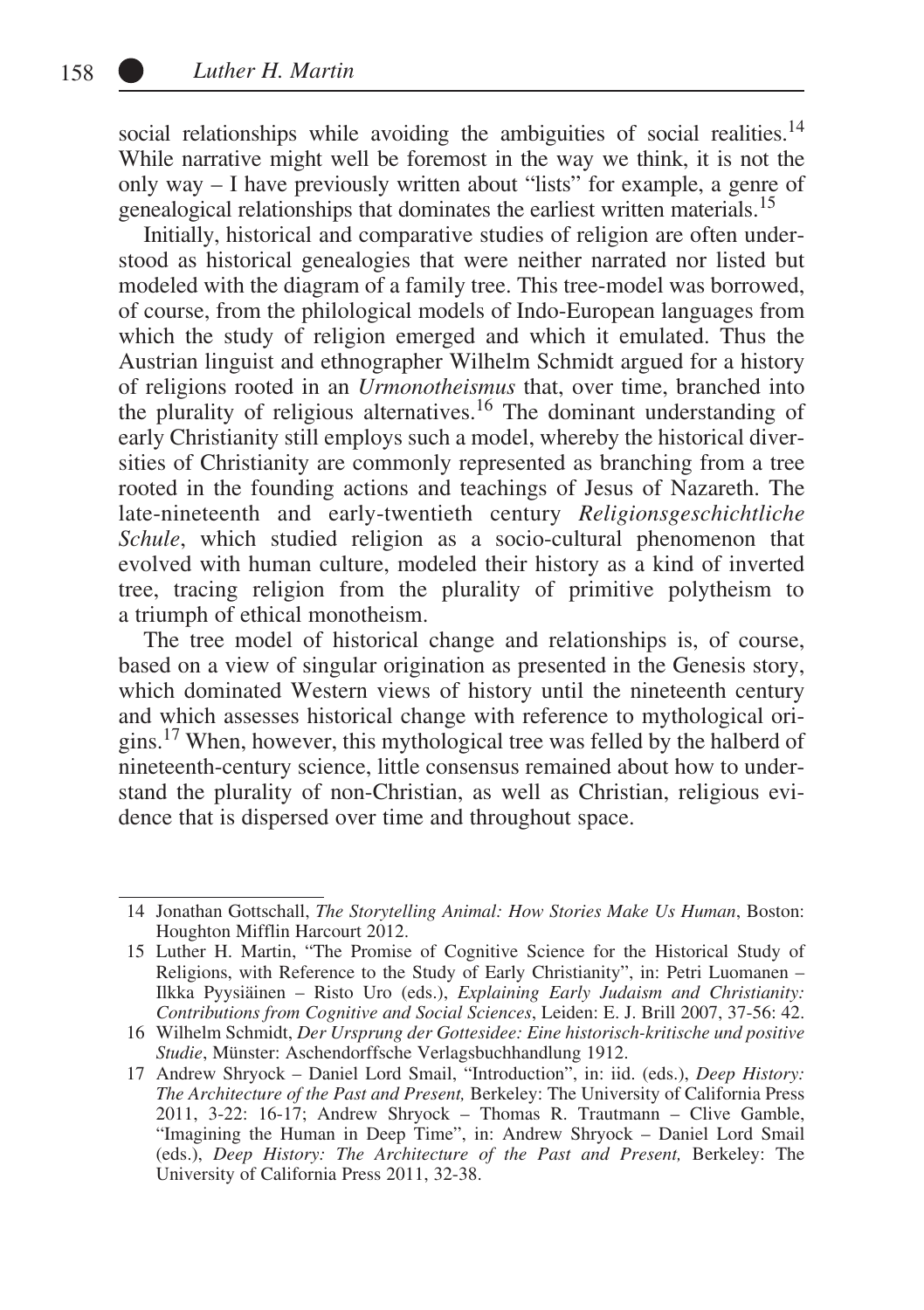Fundamentally, the problem faced by historians of religion, as by all historians, is that their evidence is not only diverse but it is fragmentary.<sup>18</sup> Thus, no matter how many new discoveries are made and "thick descriptions" assembled, a von Rankean account of "how things really were" will always remain elusive; the historical reality is that all the data is never in, nor will it ever be. The problem is not the discovery or gathering of more data but how to make sense of the data at hand.

A simplistic analogy for this historiographical problem is the children's game of connect the dots. In this game, children are presented with dots on a piece of paper, which, like the diverse fragments of historical evidence, are seemingly unrelated. Unlike the historical evidence, however, the dots in the children's game are numbered, allowing the children to connect them in a way that represents some image that is replicable to anyone playing that same game. So, for example, in one familiar exemplar game, connecting five dots that are numbered in diagonal opposition produces the image of a star; this same star is infinitely replicable as long as the dots are connected in the given numerical sequence. Were this an example of a historical problem, a solution would be suggested that involved a network of reciprocal relations.

Since historical evidential dots are unnumbered, however, they may be connected in alternative ways. Thus, the evidential dots of our example may be connected contiguously to form a pentagram; were *this* an example of a historical problem, the same data would suggest a relationship of data defined by their mutual occupation of a common space. Given the same evidence, in other words, a set of unnumbered dots, this solution while entirely plausible is nevertheless diametrically opposed to the former. Although the numbers of possible connections are constrained by the evidential dots, unnumbered dots may nevertheless be connected arbitrarily to produce various nonsensical diagrams – a solution that has characterized far too much historiography. It is, in other words, the historians' task to reconstruct a historical event by connecting the dots of their fragmentary evidence in the most plausible way. Plausible reconstructions of historical occurrences not only depend upon a critical evaluation of evidence but, as von Ranke already emphasized, upon a theoretical commitment by historians that supports the probable historiographical reconstruction of the relationships allowed by that evidence.

<sup>18</sup> Rodney Stark, *The Rise of Christianity: A Sociologist Reconsiders History*, Princeton: Princeton University Press 1996, 23.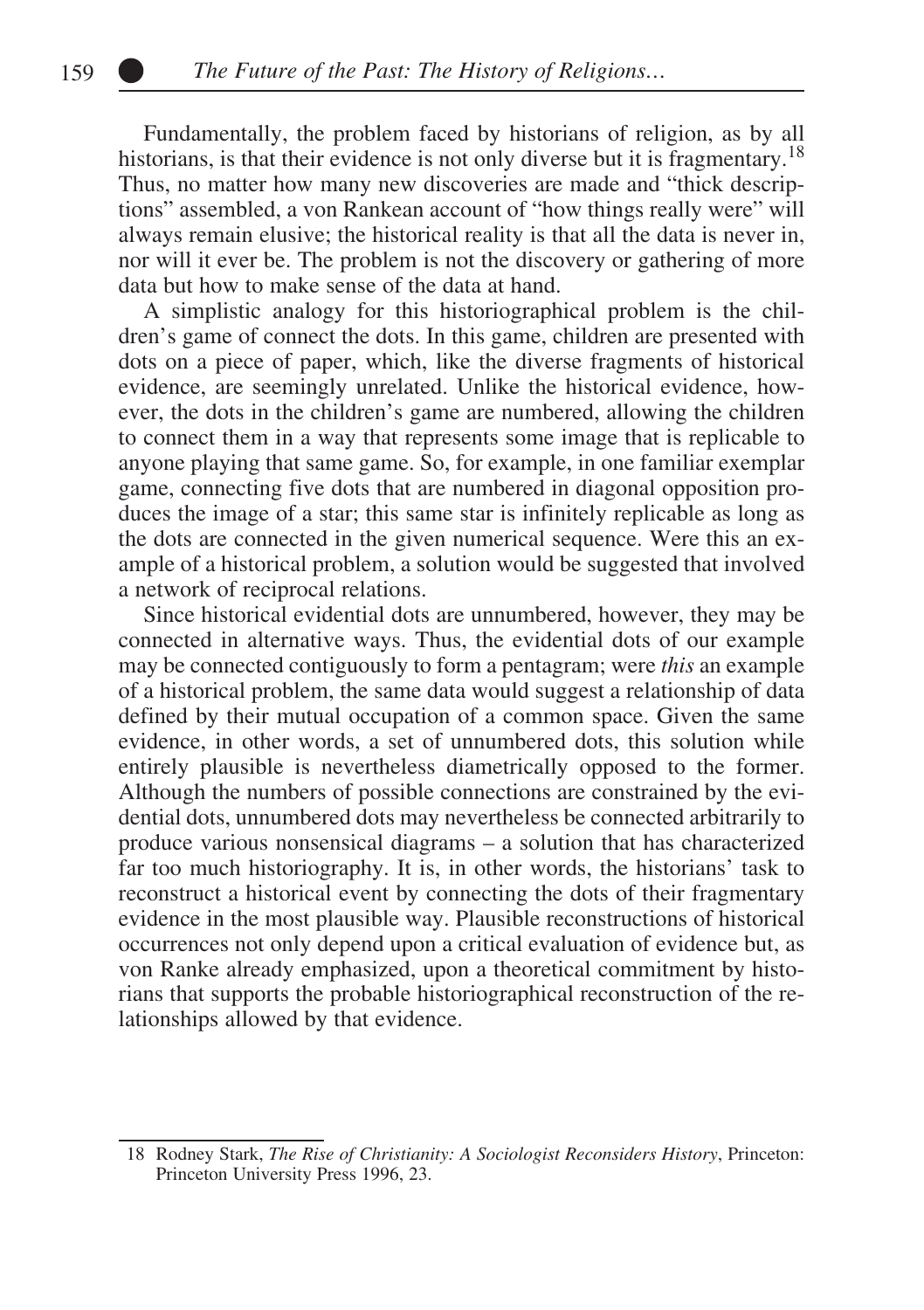## **Historiographical theory**

If historical thinking is an ordinary process of human cognition, then academic historio*graphical* thinking is a specialized and professionalized version of this ordinary process that corrects – or should correct – the "common sense" biases of the ordinary thinking.<sup>19</sup> It should do so, it would seem by replacing "common sense" with reflective theoretical stances. The British historian Neville Morley notes that advocates of theory in historical work "insist that un- or undertheorised historical accounts are inadequate, because they depend on a set of implicit and problematic assumptions masquerading a 'common sense'".<sup>20</sup> On the other hand, the more positivistic historians, who question the use of theory, "maintain that any account of … [the past] using modern concepts and theories is illegitimate and misleading, as the evidence has been corrupted and distorted with anachron $i$ sm"<sup>21</sup>

Over the years, historians have proposed a number of theoretical models for "connecting-the-dots" of their historical data and, thereby, "fill-in-the gaps" of the historical record, which have, indeed, proven to be anachronistic. These include such approaches as the dynamics of dialectical materialism, formal rational choice theory, the role of social networks, dynamic population models, social epidemiology,  $2^2$  most of which have been found to reflect contemporary views and values imposed on historical agents.<sup>23</sup>

Since the 1990s, however, some historians have begun to reconsider the biocognitive universals of *Homo sapiens* that have been established by evolutionary theory as a frame for historiography.24 Even as Darwin's evolutionary theory represented a historicization of biology, a number of historians, including historians of religion, became intrigued with the idea of employing evolutionary theory for explaining historical change and development already with the publication of Darwin's *Origin of the Species* (1859). For example, in 1882, the comparative anatomist Alexander Macalister presented an evolutionary history of the Christian church to the in-

<sup>19</sup> C. L. Becker, "Everyman His Own Historian…"; Robin G. Collingwood, *The Idea of*  History, New York: Oxford University Press <sup>2</sup>1956, 268.

<sup>20</sup> Neville Morley, *Theories, Models and Concepts in Ancient History*, London: Routledge 2004, 1.

<sup>21</sup> *Ibid.*

<sup>22</sup> R. Stark, *The Rise of Christianity…*, xii.

<sup>23</sup> *Ibid.*, 23.

<sup>24</sup> Luther H. Martin, "Evolution, Cognition, and History", in: Luther H. Martin – Jesper Sørensen (eds.), *Past Minds: Studies in Cognitive Historiography*, London: Equinox 2011, 1-10: 3-6.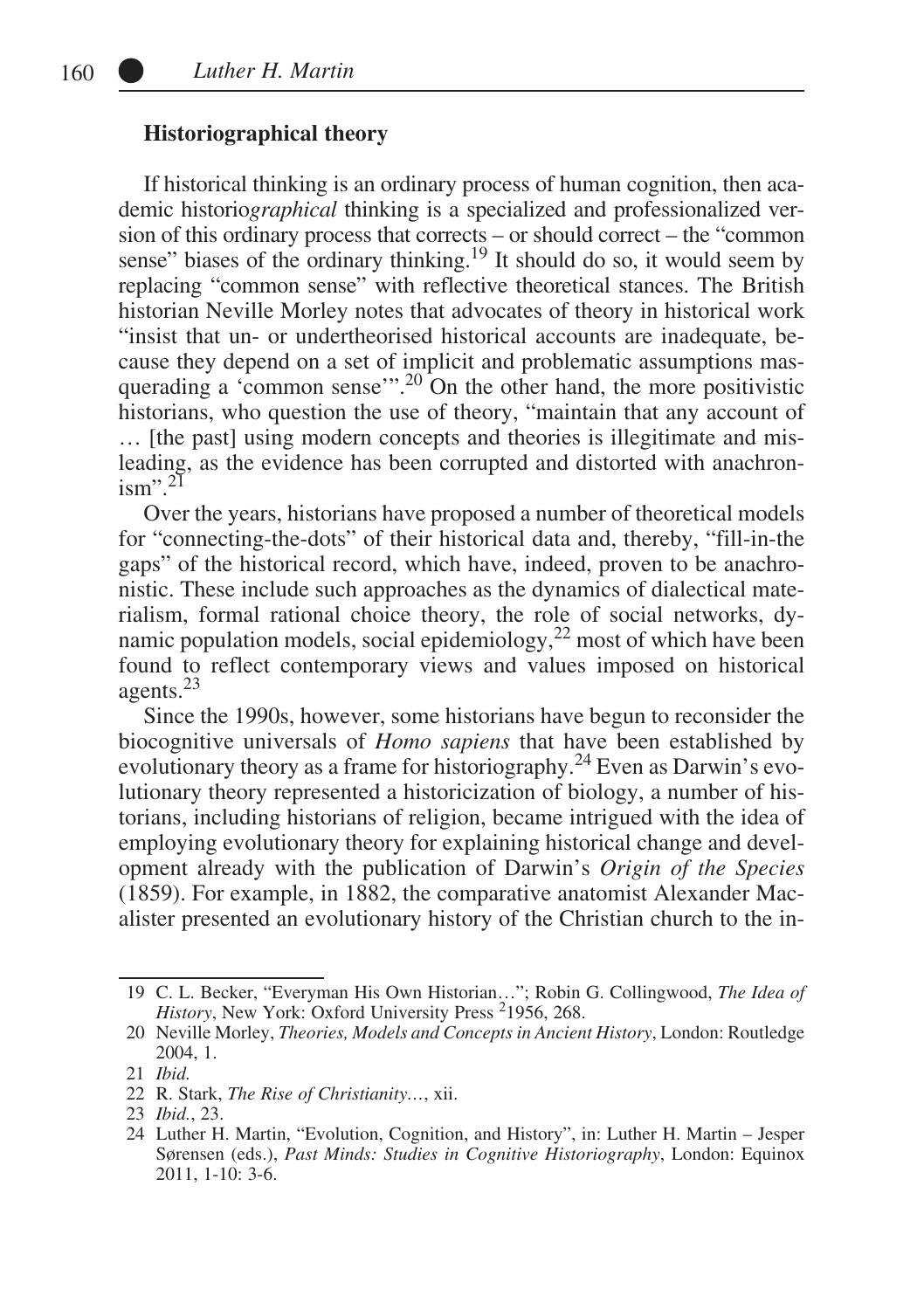augural meeting of the Dublin Presbyterian Association.25 The address seemed to have been well received since Macalister notes in his Preface that it was printed at the request of "some of those who heard it", although he does acknowledge that others "seem to have thought that [his] line of thought tended to the depreciation" of their religion<sup>26</sup> – an ambiguity about scientific approaches to the study of religion that continues to the present day.

Perhaps the most audacious historiographical proposal based on evolutionary theory to date is the recent programmatic agenda of Harvard historian Daniel Lord Smail. In his groundbreaking work *On Deep History and the Brain*, 27 Smail proposes a history of *Homo sapiens* beginning with the African origins of the species ca. 80,000 BC which focuses on our evolved biocognitive substrate. For Smail, this history would trace the development of, changes in, effects of, and relationships between various practices and behaviors that have violated, manipulated, or modulated our evolved neurochemical systems within various environmental and historical contexts.

However, few historians have actually produced comprehensive studies that employ an evolutionary frame. A notable exception is the Canadian historian Gregory Hanlon who has written a *mentalités*-type history of the Tuscan village of Montefollonico in the seventeenth century.28 Hanlon organizes and interprets the results of his detailed archival evidence in terms of Darwinian evolutionary themes of governance, cooperation, competition, reproduction and exchange. Citing the Belgian philosopher of science Robert Franck, Hanlon notes that the theoretical constraints of evolutionary theory – "the larger context" for proximate contextual causes – "sets the limits of what can and cannot occur or endure beyond the short term".29 And, the evolutionary biologist Peter Turchin employs evolutionary theory as a frame for his comprehensive study of *War and Peace and War: The Rise and Fall of Empires*, 30 a study of human ultrasociality or the ability of *Homo sapiens* to cooperate in groups of millions and more genetically unrelated individuals. The well-known works of Jared Diamond are, of course, also explicitly informed by evolutionary theory, especially,

<sup>25</sup> Alexander Macalister, *Evolution in Church History*, Dublin: Hodges, Figgis & Co. 1882.

<sup>26</sup> *Ibid.*, 3-4.

<sup>27</sup> Daniel Lord Smail, *On Deep History and the Brain*, Berkeley: The University of California Press 2008.

<sup>28</sup> Gregory Hanlon, *Human Nature in Rural Tuscany: An Early Modern History,* New York: Palgrave 2007.

<sup>29</sup> *Ibid.*, 8.

<sup>30</sup> Peter Turchin, *War and Peace and War: The Rise and Fall of Empires*, New York: Penguin Books 2007.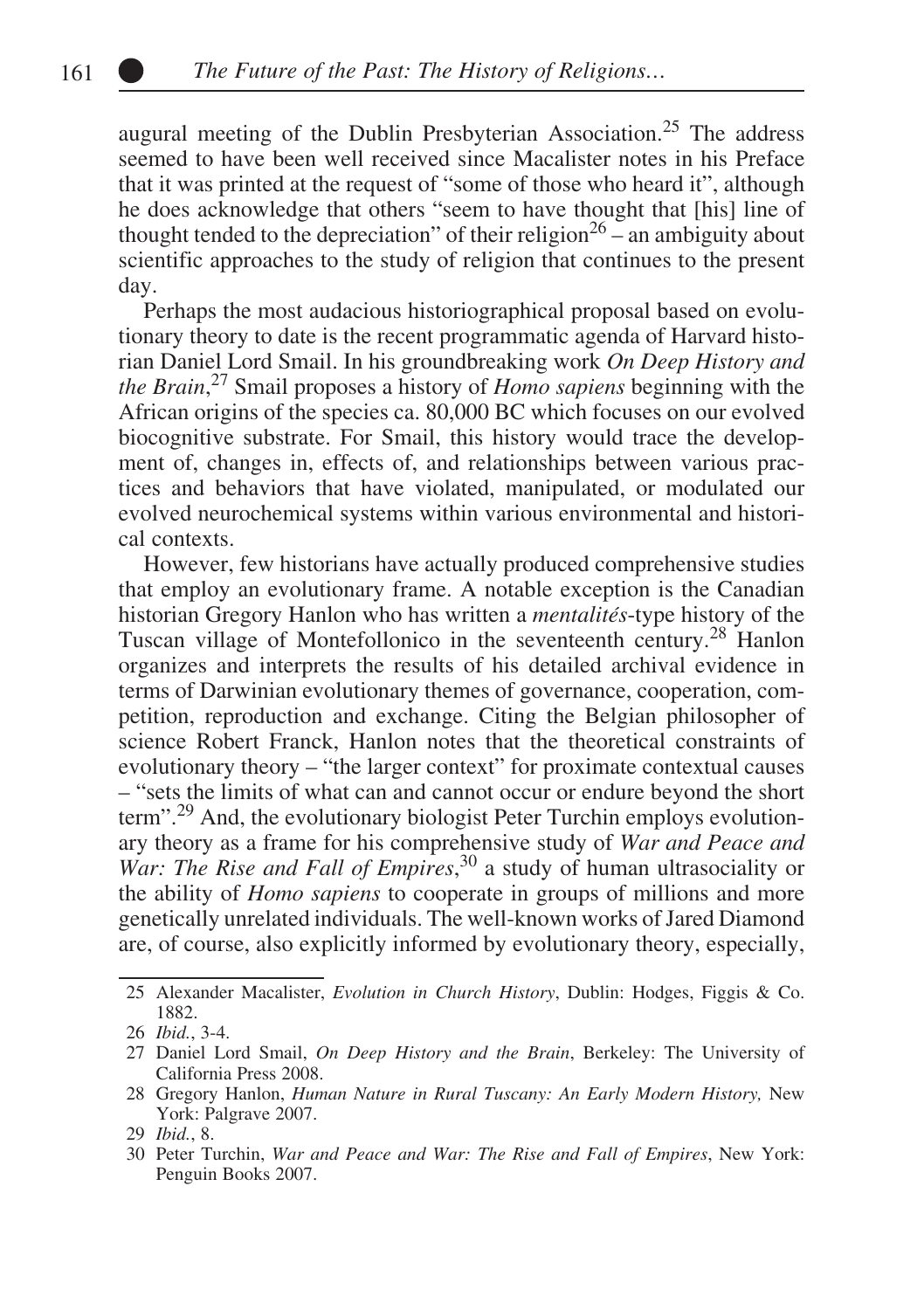*The Third Chimpanzee: The Evolution and Future of the Human Animal*<sup>31</sup> and his *Guns, Germs, and Steel: The Fates of Human Societies*32.

Although a number of historians of religion have turned their attention to evolutionary theory, few have actually employed such frames in their historiographical work. Rather, many scholars of religion are still spending their efforts debating the value of such an approach – if they expend any effort in this area at all. Others engage in crypto-apologetic debates about whether or not "religion" is itself a naturally selected evolutionary product and, therefore, a socially beneficial adaptation.<sup>33</sup> This latter debate analogizes historical change and cultural developments to the biological model of variation and natural selection, an analogy that, in my judgment, is weak and unproductive<sup>34</sup> – an example of what British wag Raymond Tallis considers an immoderate instance of "Darwinitis".35

Properly, evolutionary theory describes *natural* causes for human behaviors in terms of the ultimate Darwinian imperatives of biological survival and reproduction and, of course, those proximate strategies for realizing these ultimate ends. The cognitive sciences have been perhaps the most successful in identifying proximate causes specifically within an evolutionary context, namely those evolved mental capacities and constraints of *Homo sapiens*. But what might be the contribution of cognitive science to historiography?

<sup>31</sup> Jared Diamond, *The Third Chimpanzee: The Evolution and Future of the Human Animal*, New York: Harper Collins 1992.

<sup>32</sup> Jared Diamond, *Guns, Germs, and Steel: The Fates of Human Societies*, New York: Norton 1997.

<sup>33</sup> Among those who think that religion is a socially beneficial adaptation are David Sloan Wilson, *Darwin's Cathedral: Evolution, Religion, and the Nature of Society*, Chicago: The University of Chicago Press 2002, Joseph Bulbulia (Victoria University, New Zealand) and Richard Sosis, who largely follow Wilson in understanding religion as an evolved social adaptation, e.g., Joseph Bulbulia – Richard Sosis, "Signalling Theory and the Evolutionary Study of Religions", *Religion* 41/3, 2011, 363-388; iid., "The Behavioral Ecology of Religion: The Benefits and Costs of One Evolutionary Approach", *Religion* 41/3, 2011, 341-362; Joseph Bulbulia, "Religion as Evolutionary Cascade," in: Michael Stausberg (ed.), *Contemporary Theories of Religion: A Critical Companion*, New York: Routledge 2009, 156-172; id., "Nature's Medicine: Religiosity as an Adaptation for Health and Cooperation", in: Patrick MacNamara (ed.), *Where Man and God Meet: The New Sciences of Religion and Brain*, Westwood, CT: Greenwood Publishers 2006, 87-121.

<sup>34</sup> Luther H. Martin, "Does Religion Really Evolve? (And What Is It Anyway?)", in: Joseph Bulbulia – Richard Sosis et al. (eds.), *The Evolution of Religions: Studies, Theories, and Critiques*, Santa Margarita, CA: The Collins Foundation Press 2008, 349-355.

<sup>35</sup> Raymond Tallis, *Aping Mankind: Neuromania, Darwinitis, and the Misrepresentation of Humanity*, Durham: Acumen Publishing 2011, 168.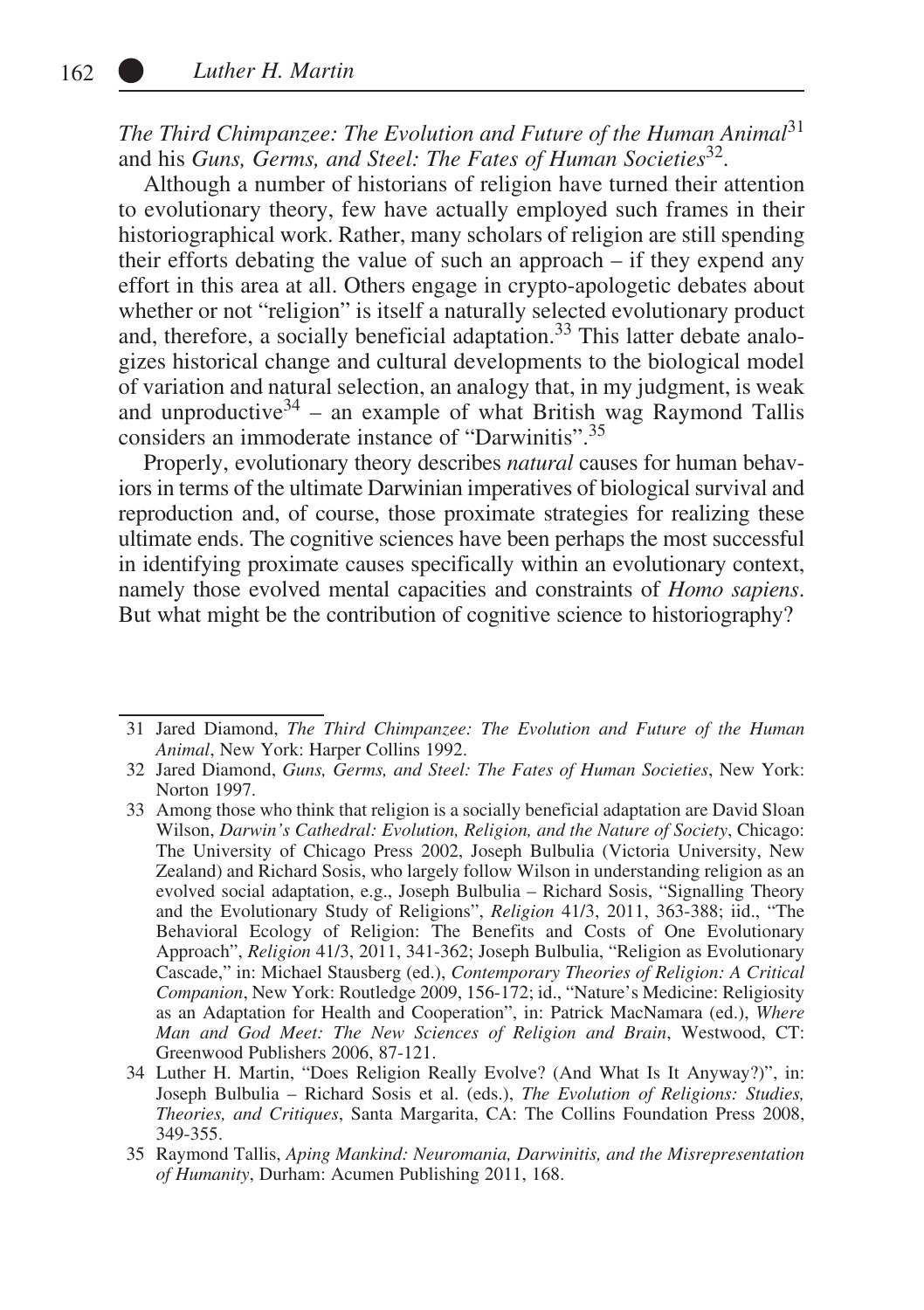## **Cognitive historiography**

Historians, like cognitive scientists, are concerned with human minds. As concisely formulated by the American historian of ancient history Chester Starr: if one is to understand "any era of the past, one must be able to penetrate into the minds of its inhabitants".36 Similarly, the German sociologist and philosopher of history Georg Simmel contended that "[m]ind is the material of history. … If history is not a mere puppet show, then it must be the history of mental processes. … [T]hose matters which come first in the rational order of things – the cognitive functions of the mind – come last from the standpoint of our awareness and our observation".<sup>37</sup>

Cognitive scientists, like evolutionary psychologists, now agree that the morphology of the human brain and the functions of that morphology have changed little, if at all, over the past 100,000 years, well outside the constraints for the 80,000 year deep history proposed by Smail. Since these scientists also agree that mind is constrained by brain, the minds of "modern and historical people are sufficiently similar in general cognitive function to warrant a meaningful comparison<sup> $38$ </sup> – and the cognitive sciences are increasing our knowledge about modern minds exponentially.

Few historians of religion, however, have acknowledged the challenge of cognitive historiography suggested by Starr and Simmel – despite the argument made already in 1994, by Thomas Lawson, himself a historian of religion and one of the founders of the field of cognitive science of religion, that history, like any human production, is a product of the human minds which require cognitive explanation.<sup>39</sup> Although some scholars have made pioneering studies in this area, they have all been limited to considerations of specific historical problems. And while some of these studies have *in concert* addressed the history of a specific religious tradition – particularly Graeco-Roman religions $40 -$ no one has yet produced a sustained historical

<sup>36</sup> Chester G. Starr, *A History of the Ancient World*, Oxford: Oxford University Press 1965, 27.

<sup>37</sup> Georg Simmel, *The Problems of the Philosophy of History: An Epistemological Essay*, trans. Guy Oakes, New York: Free Press 1977, vii, 39, 43.

<sup>38</sup> Anders Lisdorf, "Towards a Cognitive Historiography: Frequently Posed Objections", in: Panayotis Pachis – Donald Wiebe (eds.), *Chasing Down Religion: In the Sights of History and the Cognitive Sciences: Essays in Honor of Luther H. Martin*, Thessaloniki: Barbounakis Publications 2010, 235.

<sup>39</sup> E. Thomas Lawson, "Counterintuitive Notions and the Problem of Transmission: The Relevance of Cognitive Science for the Study of History", in: Luther H. Martin (ed.), "History, Memory, and Cognition", *Historical Reflections / Réflexions historiques* 20/3, 1994, 481-495.

<sup>40</sup> Among others, I might mention Roger Beck's and Aleš Chalupa's work on the Roman cult of Mithras (Roger Beck, *The Religion of the Mithras Cult in the Roman Empire:*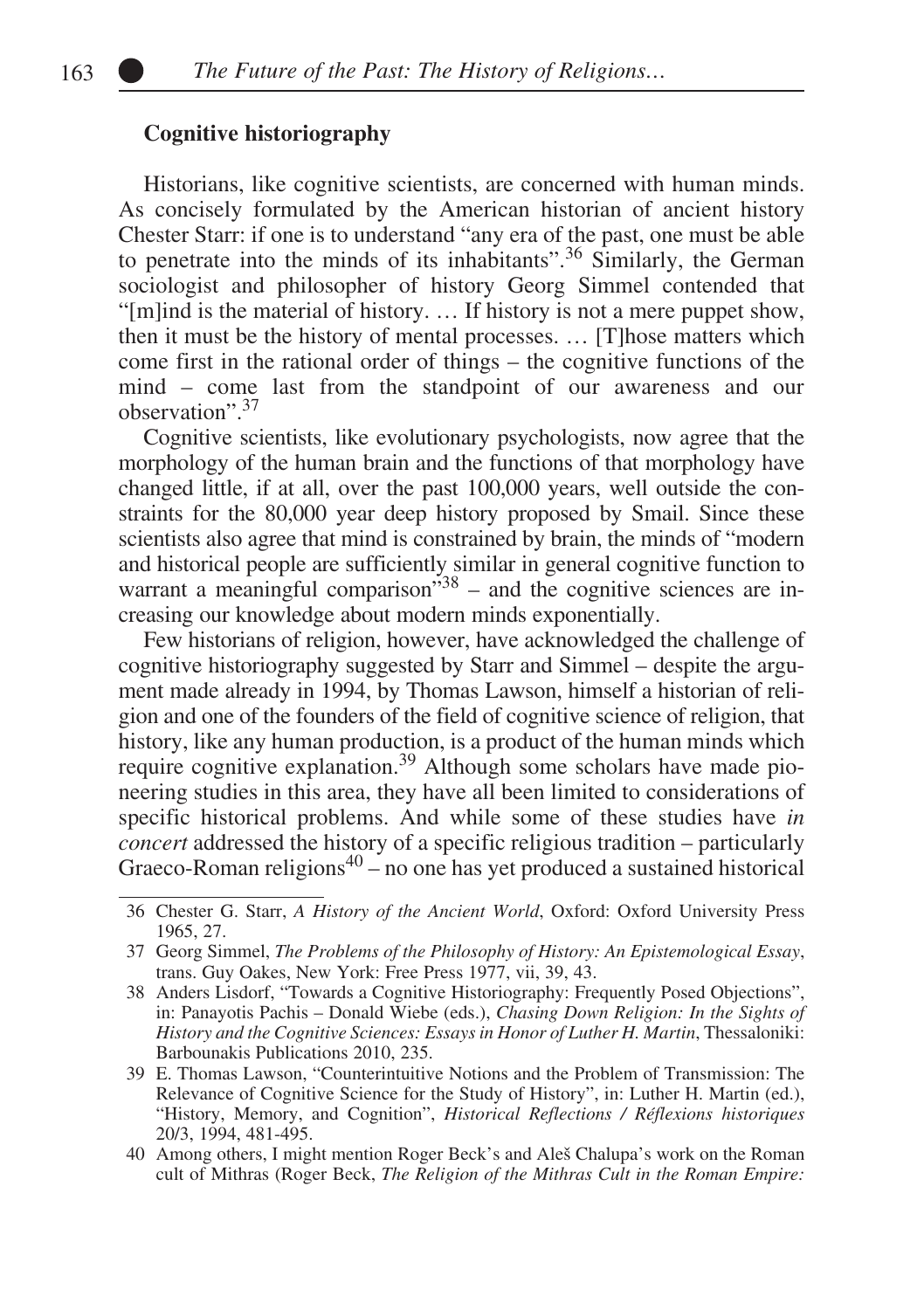study framed by cognitive theory comparable to those of Hanson and

*Mysteries of the Unconquered Sun*, New York: Oxford University Press 2006; Aleš Chalupa, "What Might Cognitive Science Contribute to Our Understanding of the Roman Cult of Mithras", in: Luther H. Martin – Jesper Sørensen [eds.], *Past Minds: Studies in Cognitive Historiography,* London: Equinox 2011, 107-123), Douglas Gregg's studies of Apuleius' *Metamorphoses* (Douglas Gragg, "Do Multiple Initiations of Lucius in Apuleius' *Metamorphoses* Falsify the Ritual Form Hypothesis?", in: Luther H. Martin – Jesper Sørensen [eds.], *Past Minds: Studies in Cognitive Historiography*, London: Equinox 2011, 125-130), Anders Lisdorf's innovative work on the preservation and spread of Roman prodigies (Anders Lisdorf, "The Spread of Non-Natural Concepts: Evidence from the Roman Prodigy Lists", *Journal of Cognition and Culture*  4/1, 2004, 151-173), Panayotis Pachis's study of the Graeco-Roman Isis cult (Panayotis Pachis, "Dream and Healing in the Isis/Sarapis Cult during the Graeco-Roman Age", in: Roger Beck – Luther H. Martin [eds.], *Data from Dead Minds? Challenges on the Interface of History of Religions in Graeco-Roman Antiquity and the Cognitive Science of Religion*, forthcoming) and Esther Eidinow's study of luck and fate in classical antiquity (Esther Eidinow, *Luck, Fate and Future: Antiquity and Its Legacy*, New York: Oxford University Press 2011), in addition to my own attempts to explore the usefulness of the cognitive sciences for understanding the early Christianities as well as the Roman cult of Mithras (e.g., Luther H. Martin, "Ritual Competence and Mithraic Ritual", in: Timothy Light – Brian C. Wilson [eds.], *Religion as a Human Capacity: A Festschrift in Honor of E. Thomas Lawson*, Leiden: E. J. Brill 2004, 295-263; id., "Towards a Cognitive History of Religions", in: Christoph Kleine – Monika Schrimpf – Katja Triplett [eds.], *Unterwegs: Neue Pfade in der Religionswissenschaft: Festschrift für Michael Pye zum 65. Geburtstage / On the Road: New Paths in the Study of Religions: Festschrift in Honour of Michael Pye on His 65th Birthday*, München: Biblion 2004, 75-82; reprinted with corrections and minor revisions in *Revista de Estudos de Religião* 5/4, 2005, 7-18, <http://www4.pucsp.br/rever/rv4\_2005/p\_martin. pdf>, [14 August 2012]; id., "The Very Idea of Globalization: The Case of Hellenistic Empire", in: Luther H. Martin – Panayotis Pachis [eds.], *Hellenisation, Empire and Globalization: Lessons from Antiquity*, Thessaloniki: Vanias Press 2004, 123-139; id., "Performativity, Discourse and Cognition: 'Demythologizing' the Roman Cult of Mithras", in: Willi Braun [ed.], *Rhetoric and Reality in Early Christianity,* Waterloo: Wilfrid Laurier University Press 2005, 187-217; id., "The Roman Cult of Mithras: A Cognitive Perspective", *Religio: Revue pro religionistiku* 14/2, 2006, 131-146; id., "The Promise of Cognitive Science…"; id., "Does Religion Really Evolve?…", 349- 355; id., "What Do Religious Rituals Do? (And How Do They Do It?): Cognition and the Study of Religion", in: Russell McCutcheon – Willi Braun [eds.], *Introducing Religion: Essays in Honor of Jonathan Z. Smith*, London: Equinox 2008, 325-339; id., "The Amor and Psyche Relief in the Mithraeum of Capua Vetere: An Exceptional Case of Graeco-Roman Syncretism or an Ordinary Instance of Human Cognition?", in: Patricia A. Johnston – Giovanni Casadio [eds.], *The Mystic Cults of Magna Grecia*, Austin: University of Texas Press 2009, 277-289; id., "Why Christianity Was Accepted by Romans But Not by Rome", in: Ulrich Berner – Ilinca Tanaseanu [eds.], *Religionskritik in der Antike,* Berlin: LIT 2009, 93-107; id., "Globalization, Syncretism, and Religion in Western Antiquity: Some Neurocognitive Considerations", *Zeitschrift für Missionswissenschaft und Religionswissenschaft* 94/1-2, 2010, 5-17; Harvey Whitehouse – Luther H. Martin [eds.], *Theorizing Religions Past: Archaeology, History, and Cognition*, Walnut Creek, CA: AltaMira Press 2004; Luther H. Martin – Jesper Sørensen [eds.], *Past Minds: Studies in Cognitive Historiography*, London: Equinox 2011).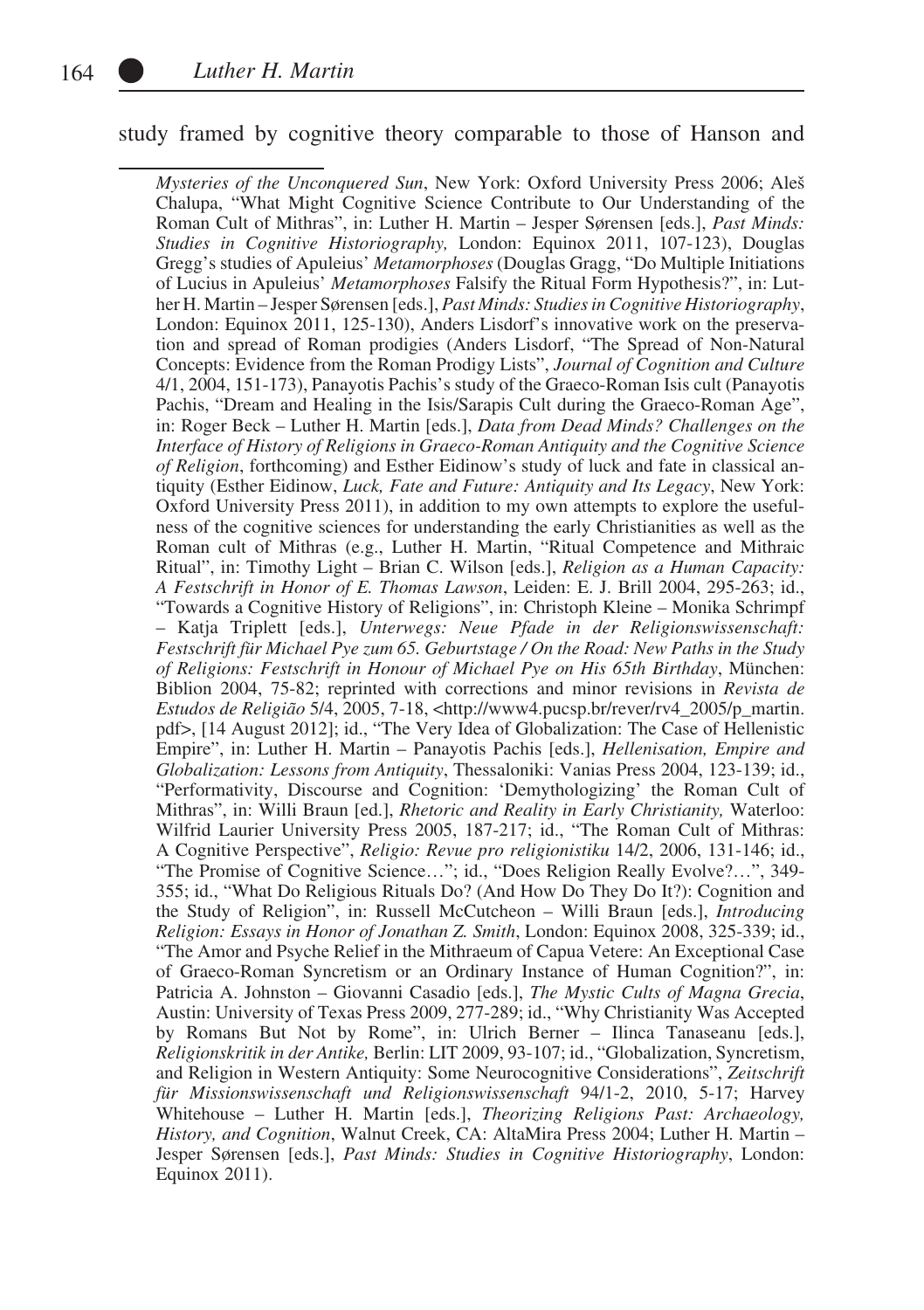Turchin framed by evolutionary theory – a historiographical poverty that leaves many historians of religion still doubting the value of evolutionary and cognitive theorizing for their study of religion. $41$ 

This absence of a sustained cognitive history of any religious tradition is unfortunate, for the cognitive sciences can provide empirically and experimentally tested theoretical models which can allow historians to connect the dots of their data with a greater level of confidence than has previously been the case,<sup>42</sup> for example Thomas Lawson's and Robert McCauley's ritual competence and ritual form hypotheses,<sup>43</sup> Dan Sperber's cognitive attraction theory of cultural stabilization and transmission,<sup>44</sup> Harvey Whitehouse's ritual modes theory of religious transmission<sup>45</sup> and Roy D'Andrade's cognitively framed "cultural schemas"<sup>46</sup> have all been productively employed to connect the dots of historiographical evidence in the study of religion.

In addition, the evolutionary and cognitive defaults identified by cognitive scientists include a number of developmentally early behavioral practices and mental figurations frequently associated with either scholarly or with "folk" understandings of "religion" and can offer explanations for their existence and historical perseverance. These include, for example, the detection of agency in the environment, which provides an evolutionary advantage for any organism since it alerts that organism to possible predatory threat. However, our capacity to identify agency in the environment often results in false positives based on partial or faulty sensory input, i.e., an identification of agency where none exists. Secondly, experimental evidence has shown that we have a developmentally early "theory of mind" or disposition for an "intentional stance", that is, for viewing the behavior of others in terms of their assumed mental properties.<sup>47</sup> This intentionality, appropriately associated with other agents with whom we must interact in our environment, can also become associated with false positives, resulting in an imagined agent-causality for events in the environment, e.g., for creation. Unreflective

<sup>41</sup> E.g. Michael Stausberg, "D. Jason Slone, Theological Incorrectness. Why Religious People Believe What They Shouldn't", *Numen* 52/1, 2005, 149-151: 151.

<sup>42</sup> Luther H. Martin, "Rituals, Modes, Memory and Historiography: The Cognitive Promise of Harvey Whitehouse", *Journal of Ritual Studies* 16, 2002, 30-33: 31.

<sup>43</sup> E. Thomas Lawson – Robert N. McCauley, *Rethinking Religion: Connecting Cognition and Culture*, Cambridge: Cambridge University Press 1990; Robert N. McCauley – E. Thomas Lawson, *Bringing Ritual to Mind: Psychological Foundations of Cultural Forms*, Cambridge: Cambridge University Press 2002.

<sup>44</sup> Dan Sperber, *Explaining Culture: A Naturalistic Approach*, Oxford: Blackwell 1996.

<sup>45</sup> Harvey Whitehouse, *Modes of Religiosity: A Cognitive Theory of Religious Transmission*, Walnut Creek, CA: AltaMira Press 2004.

<sup>46</sup> Roy D'Andrade, *The Development of Cognitive Anthropology*, Cambridge: Cambridge University Press 1995.

<sup>47</sup> Daniel C. Dennett, *The Intentional Stance*, Cambridge, MA: The MIT Press 1987.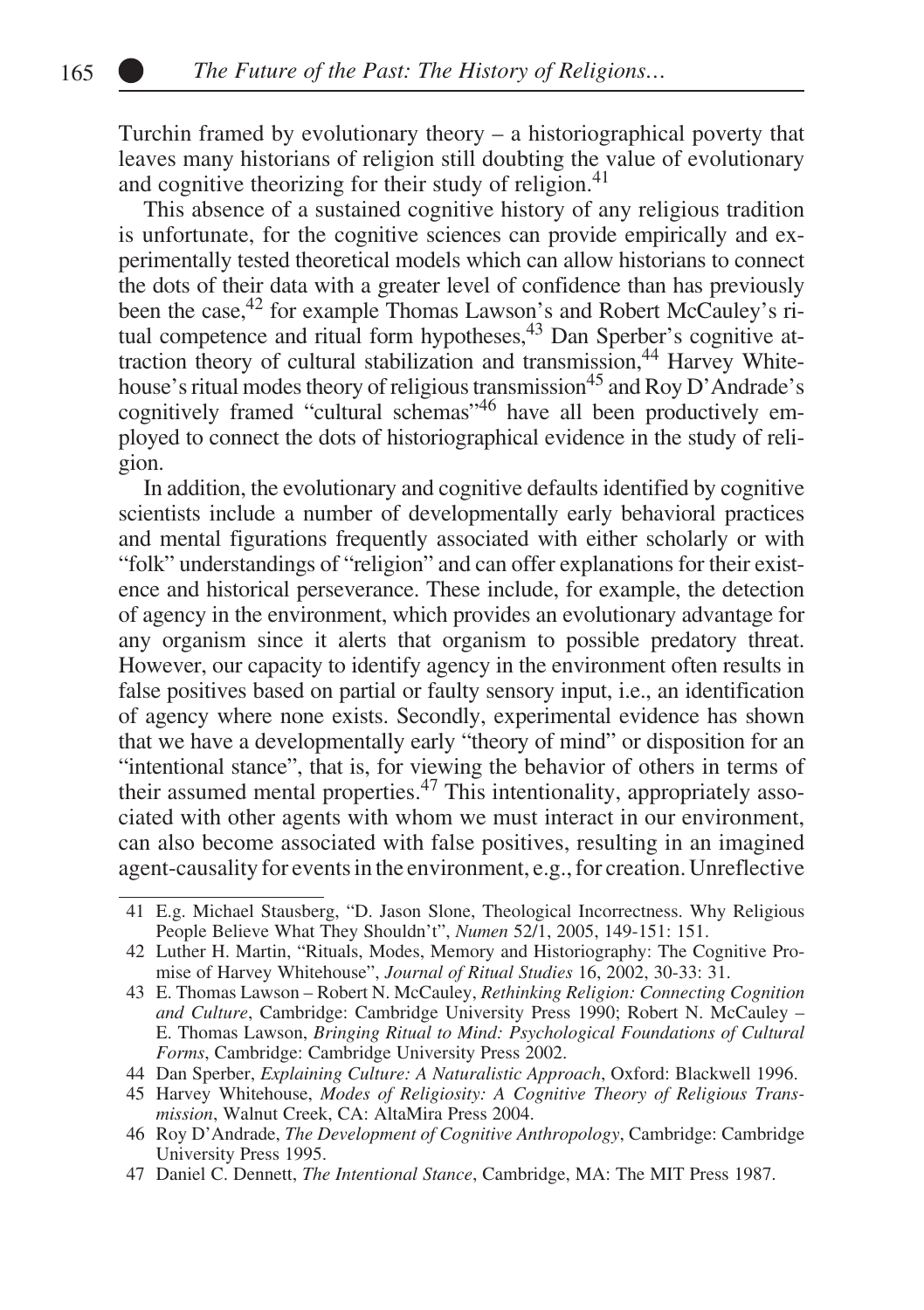perceptions of agent-causality, whether actual or imaginary, evoke similar responses and motivate similar behaviors. Understanding these responses and behaviors can help historians to explain otherwise puzzling human beliefs, ideologies and actions. One markedly recurring human action is ritual. Evolutionary psychologists and social anthropologists have shown that ritualized behavior is a universally common practice whereby an environment is organized.48 Religious rituals are but an institutionally structured subset of this ordinary behavior. So disenchanted, these behaviors become more accessible to scientific as to historical understanding.

The theoretical object of a cognitive history of religion would not be a *Heilsgeschichte* of the gods and their divine entourages and chosen peoples, nor one of presumed cultural manifestations of "the sacred". Rather, the theoretical object of a cognitive history of religions would be that of the recruitment and exploitation of those default evolutionary and cognitive biases by those institutions, ideologies, and practices that have deemed "religious" at some point or other in human history. Already in 1909, the Cambridge classicist Jane Harrison proposed a research program that anticipated, within the frame of Darwinian theory, such a cognitive history of religion. Citing Darwin's expectations for the future of psychology, Harrison proposed an evolutionary history of religion that would focus on "the necessary acquirement of each mental capacity [for specific religious practices and ideas] by gradation".49 Her proposal for understanding religion as a suite of evolved behavioral features presciently articulates the agenda of contemporary evolutionary psychologists and cognitive scientists. According to these scientists, the behaviors and mental representations identified by evolutionary and cognitive theorists – such as biases for agent causality, teleology, sociality, the fundaments of morality – are, because of the common evolutionary history of *Homo sapiens*, transcultural and transhistorical characteristics of *Homo sapiens* and of their behaviors. Such panhuman proclivities should, consequently, be of central concern to historians *–* to the extent, of course, that we get the science right. (We must recognize that inquiries into the complexity of human minds and their functions are, after all, still new areas of scientific investigation.)

<sup>48</sup> Pascal Boyer – Pierre Liénard, "Why Ritualized Behavior? Precaution Systems and Action Parsing in Developmental, Pathological and Cultural Rituals", *Behavioral and Brain Sciences* 29, 2006, 595-650.

<sup>49</sup> Jane E. Harrison, "The Influence of Darwinism on the Study of Religions", in: Albert C. Seward (ed.), *Darwin and Modern Science: Essays in Commemoration of the Centenary of the Birth of Charles Darwin and of the Fiftieth Anniversary of the Publication of the Origin of the Species*, Cambridge: Cambridge University Press 1909, 494-511: 497.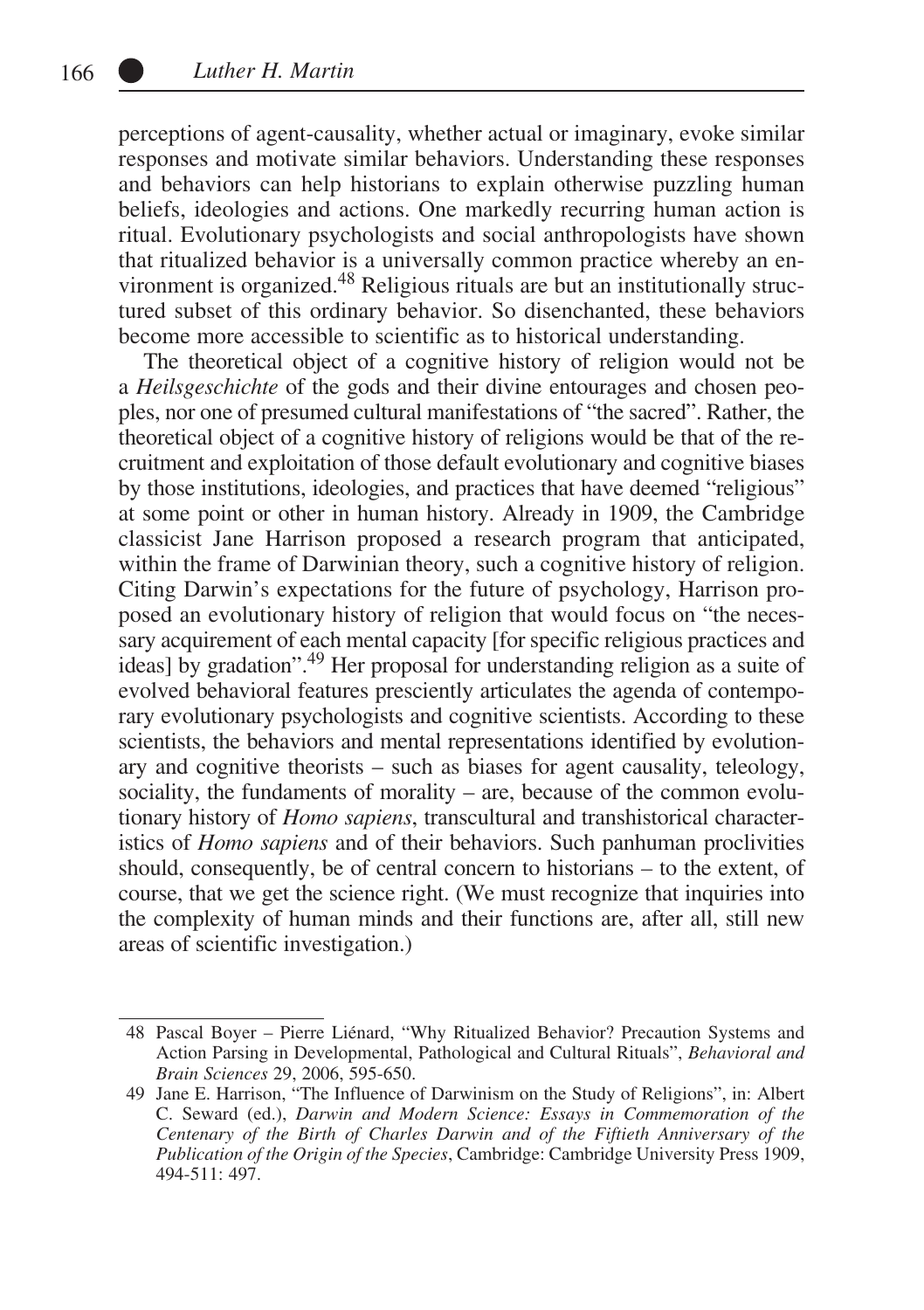Although shaped by historical antecedents, cultural contexts and the cognitive capacities of historical subjects, explanations for historical events and change cannot, of course, ever be reconstructed with certainty from among the range of possibilities these sets of variables allow. This is not only because of the complexity of these variables and the number of their possible relationships, but also because much history is a consequence of accident. As Nobel Prize recipient Daniel Kahneman rightly contends, "[t]he idea that large historical events are determined by luck is profoundly shocking, although it is demonstrably true".<sup>50</sup> Nevertheless, knowledge of antecedents, contexts and cognition allows for a retrodictive reconstruction of historical events and change with some approximate degree of accuracy. An understanding of cognitive, in addition to material, constraints may, however, well temper Kahneman's surprise about the seemingly accidental character of historical change. That is to say, historical data, including those of the history of religions, are produced and transmitted – at least in principle – in historically, contextually, and cognitively tractable ways. Nevertheless, few of the historians of religion who have employed cognitive approaches to specific historical problems have addressed what is potentially their most significant contribution, namely, the problem of historical change.<sup>51</sup> Those who have, have largely employed the literary implications of conceptual blending for understanding textual transmissions, for example, Ted Slingerland's work on the fourth-century BC Chinese text of *Mencius*, 52 and Hugo Lundhaug's analyses of early gnostic texts.<sup>53</sup>

In addition to employing cognitive insights and models in their historiographical work, historians of religion can productively participate in the cognitive project generally, by assessing the "real-life" validity of cognitive models. After all, if behavioral and cognitive defaults identified by evolutionary psychologists and cognitive scientists are, in fact, panhuman proclivities, then their effects should be readily documented from what is known from the entire deep history of *Homo sapiens.*

<sup>50</sup> Daniel Kahneman, *Thinking, Fast and Slow*, New York: Farrar, Strauss and Giroux 2011, 218.

<sup>51</sup> But see L. H. Martin, "Why Christianity Was Accepted…", 93-107.

<sup>52</sup> Edward Slingerland, *What Science Offers the Humanities: Integrating Body and Cultures*, Cambridge: Cambridge University Press 2008, 185-206.

<sup>53</sup> Hugo Lundhaug, *Images of Rebirth: Cognitive Poetics and Transformational Soteriology in the Gospel of Philip and the Exegesis on the Soul*, (Nag Hammadi and Manichaean Studies 73), Leiden: Brill 2010.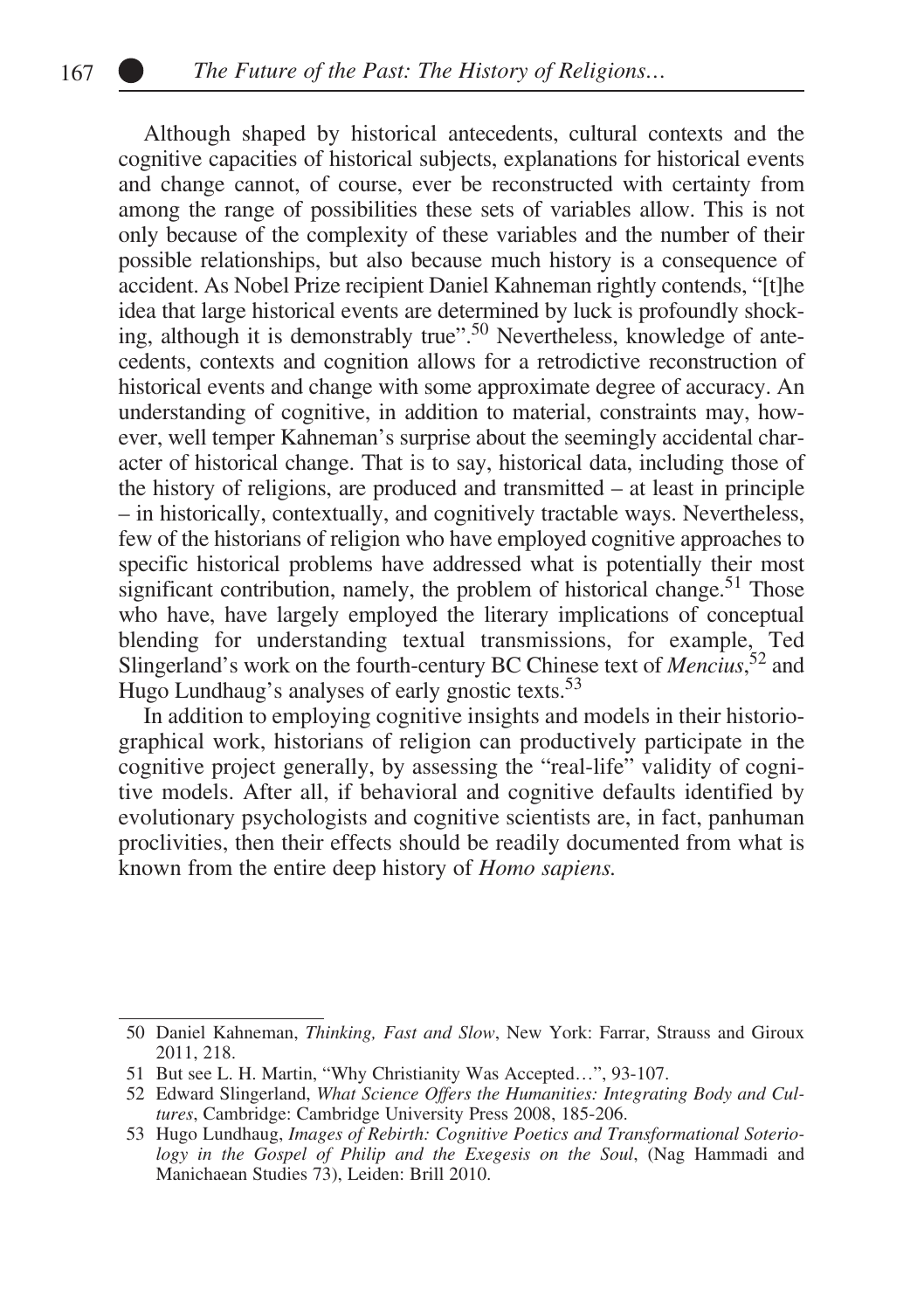## **Conclusion**

James Laidlaw, who describes himself as social anthropologist who is "well-disposed" towards the cognitive sciences,<sup>54</sup> has acknowledged that developments in cognitive science have real consequences for social anthropology in general and the study of religion in particular. Nevertheless, he cautions his colleagues that these consequences should not be "exaggerated" with an expectation that interpretation will be superseded or encompassed by scientific methods.55 This same emphasis on the compatibility of interpretation and explanation was emphasized already by Thomas Lawson and Robert McCauley, the founders of the field of cognitive science.56 Similarly, as I have emphasized elsewhere, I, in no way, mean to suggest that cognitive historicizing can or should replace traditional historical methods.57 Nevertheless, a cognitive historiography, including a cognitive historiography of religion, can draw upon well-founded theory that can supplement and provide correctives to traditional historiographical tools. It can do so by identifying and explaining data that have been produced by ordinary processes of human cognition but that have otherwise been neglected in favor of more explicit forms of evidence that historians have, for one reason or another, come to privilege – principally texts, which are themselves, of course, constrained products of human minds to be explained rather than unembellished reservoirs of historical facts. Cognitive theories can contribute insights into how and why some representations of historical behaviors emerged, were favored and remembered, but not others that may have been historically, culturally or cognitively possible or present. They also offer explanations for how and why some representations but not others have been exploited by religious institutions as efficient ways by which elaborated and complex information, such as theologically elaborated codes of morality and religious ideologies, have been legitimated and successfully transmitted over time.

Perhaps those historians of religion currently engaged in framing their historical work with evolutionary and cognitive theorizing might collaborate with other academic historians to move towards the scientific historiography promised at the end of the nineteenth century. Two recent developments would seem to support this promise. The first promise of note is

<sup>54</sup> James Laidlaw, "A Well-Disposed Social Anthropologist's Problems with the 'Cognitive Science of Religion'", in: Harvey Whitehouse – James Laidlaw (eds.), *Religion, Anthropology, and Cognitive Science*, Durham, NC: Carolina Academic Press 2007, 211.

<sup>55</sup> *Ibid.*, 212.

<sup>56</sup> E. T. Lawson – R. N. McCauley, *Rethinking Religion*…, 12-31.

<sup>57</sup> L. H. Martin, "The Promise of Cognitive Science…", 51-52.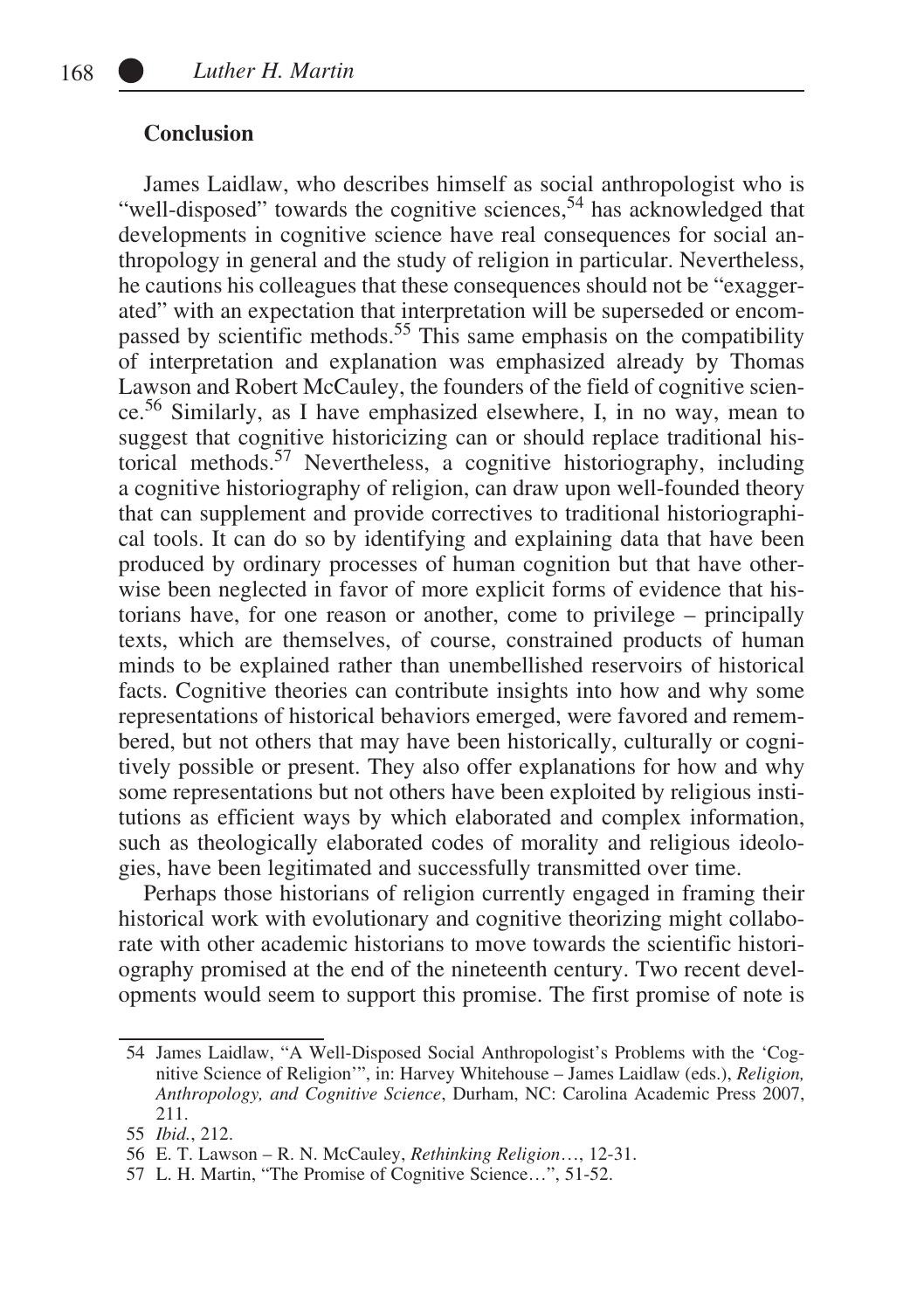the establishment of a full-time faculty position in the cognitive science of religion in the Religious Studies Department at California State University, Northridge.<sup>58</sup> The second is an "expertise" in history of religions advertised by the School of History and Anthropology, Queen's University, Belfast.59 The School of History and Anthropology at Queen's University is, of course, the administrative home of the Institute of Cognition and Culture.<sup>60</sup>

## **Epilogue: The Future of the Past**

Whereas theoretical and experimental work in the cognitive sciences is necessary for cognitive theorizing, a cognitive historiography is perhaps the most promising way for actually realizing a scientific study of religion. And the initial works on specific historical problems that employ such a cognitive historiography, which I have cited above, supports that promise in that they go beyond theoretical constructions and laboratory experimentations to engage in actual cognitive history of religions research and explanation.

However, this promise for a scientific study of religion is compromised by what Robert McCauley identifies as the fragility of the modern scientific enterprise generally.<sup>61</sup> Scientific inquiry has been independently pursued throughout human history, in fifth and fourth century BC Greece, for example, in China from the first century BC until the fifteenth century AD, and in Arabic-Islamic civilization until the thirteenth century.<sup>62</sup> These pursuits all floundered, however, because of a failure of social and political will to provide the material conditions and intellectual commitment necessary to sustain such inquiry. Have conditions changed with modern Western scientific pursuits? Given the historical trajectory of scientific achievement over the past 150 years, one might be optimistic about the future of the scientific enterprise. Given a deeper historical perspective, however, one is more wary. And, in face of the fragility of the scientific

<sup>58</sup> <http://www.csun.edu/religious.studies/AA1CognitiveScience.doc>, [14 August 2012].

<sup>59</sup> "School of History and Anthropology, Queen's University, Belfast", <http://www.qub. ac.uk/schools/SchoolofHistoryandAnthropology/Research/ResearchClusters/ History/>, [14 August 2012].

<sup>60</sup> "Institute of Cognition and Culture", <http://www.qub.ac.uk/schools/InstituteofCognitionCulture/>, [14 August 2012].

<sup>61</sup> Robert N. McCauley, *Why Religion Is Natural and Science Is Not*, New York: Oxford University Press 2011, 279-286.

<sup>62</sup> Toby E. Huff, *The Rise of Early Modern Science: Islam, China, and the West*, Cambridge: Cambridge University Press 1993; R. N. McCauley, *Why Religion Is Natural*…, 276-277.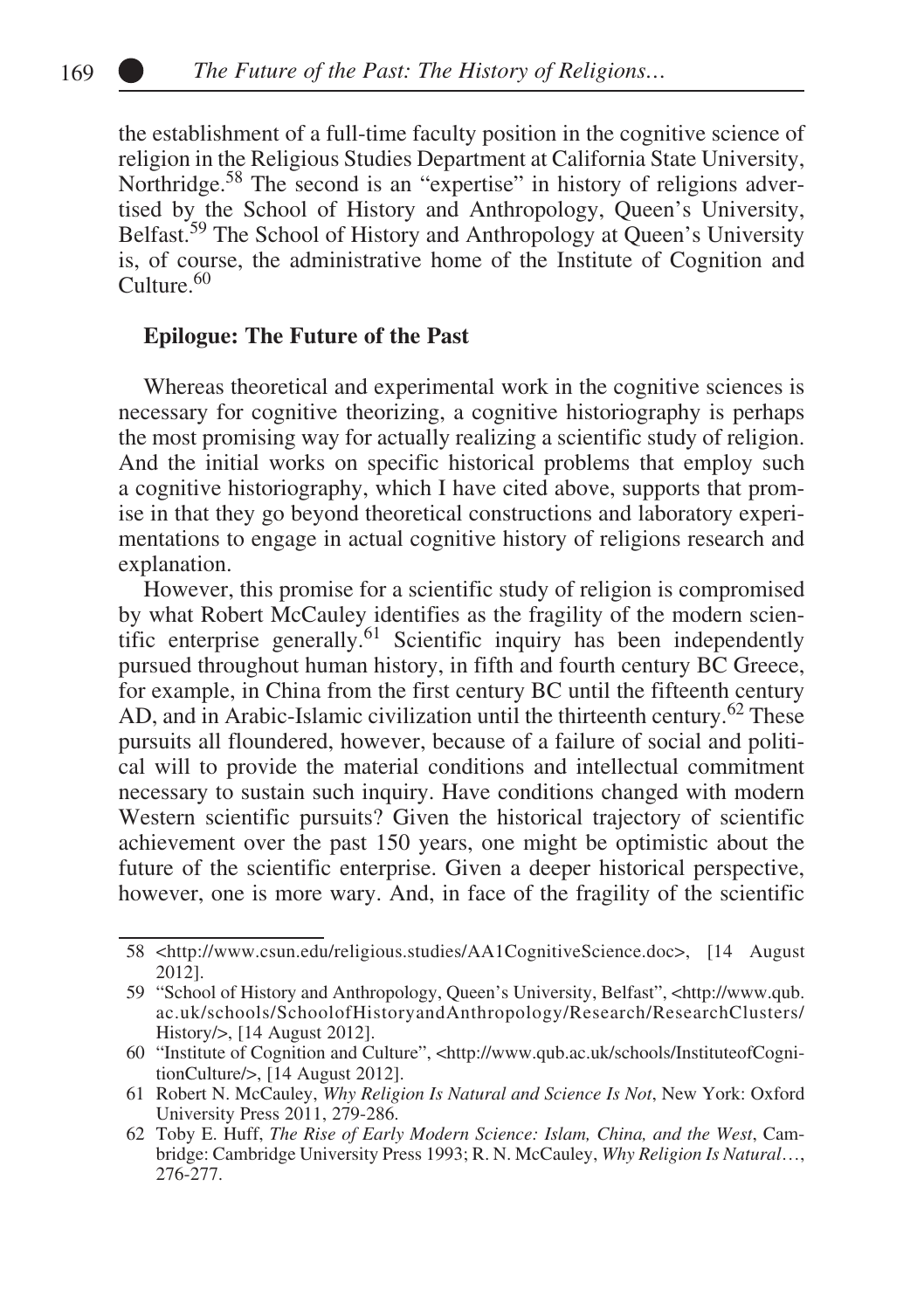enterprise, there is, of course, the "natural" appeal of religion.<sup>63</sup> The naturalness of this appeal is based on the cognitively optimal and mentally attractive defaults of *Homo sapiens* that have been exploited by religious institutions but which tend to persist even among scientists and intellectuals, including among scholars of religions themselves.

Historical predictions, whether positive or negative, like any attempt to predict future trends, tend to "regress to the mean" – to adapt to historical change a counterintuitive model from statistics.<sup>64</sup> That is to say, what are presently perceived either as historical innovations or stagnations tend over time to revert to a central tendency or probable expectation. And, as Donald Wiebe has fastidiously documented, the 150 year history of the academic study of religion is characterized by a pervasive and perduring mean of religiosity.65 As Kahneman warns, all "nonregressive predictions will be found to be biased" towards a current situation, based as they are on overly confident causal intuitions.66 For example, the advertised position in cognitive science of religion at California State University, Northridge, mentioned above as an optimistic harbinger for the future for a scientific study of religion, nevertheless stipulates that the successful applicant must, among other responsibilities, "be able to develop curricula dealing with Neurotheology".67 Accordingly, Wiebe and I have agreed in our Budapest "confession" that it is unlikely that a scientific study of religion will ever be established as an academic field – as opposed to an innovative but restricted area of specialized research.<sup>68</sup> This assessment, we maintain, is neither pessimistic, as some colleagues have judged it to be, nor, obviously, is it optimistic. Rather, we maintain, on historical and scientific grounds, that it is a *realistic* assessment – that the future of the study of religion will inevitably differ little from that of its past.

<sup>63</sup> R. N. McCauley, *Why Religion Is Natural*…, 279-286.

<sup>64</sup> D. Kahneman, *Thinking, Fast and Slow*…, 175-184, 190-191, 194-195.

<sup>65</sup> D. Wiebe, *The Politics of Religious Studies…*, esp. 141-162, 255-275.

<sup>66</sup> D. Kahneman, *Thinking, Fast and Slow*…, 190-191.

<sup>67</sup> <http://www.csun.edu/religious.studies/AA1CognitiveScience.doc>, [14 August 2012].

<sup>68</sup> Luther H. Martin – Donald Wiebe, "Religious Studies as a Scientific Discipline: The Persistence of a Delusion", *Journal of the American Academy of Religion* 80/3, 2012, 587-597; iid., "Religious Studies as a Scientific Discipline: The Persistence of a Delusion", *Religio: Revue pro religionistiku* 20/1, 2012, 9-18.